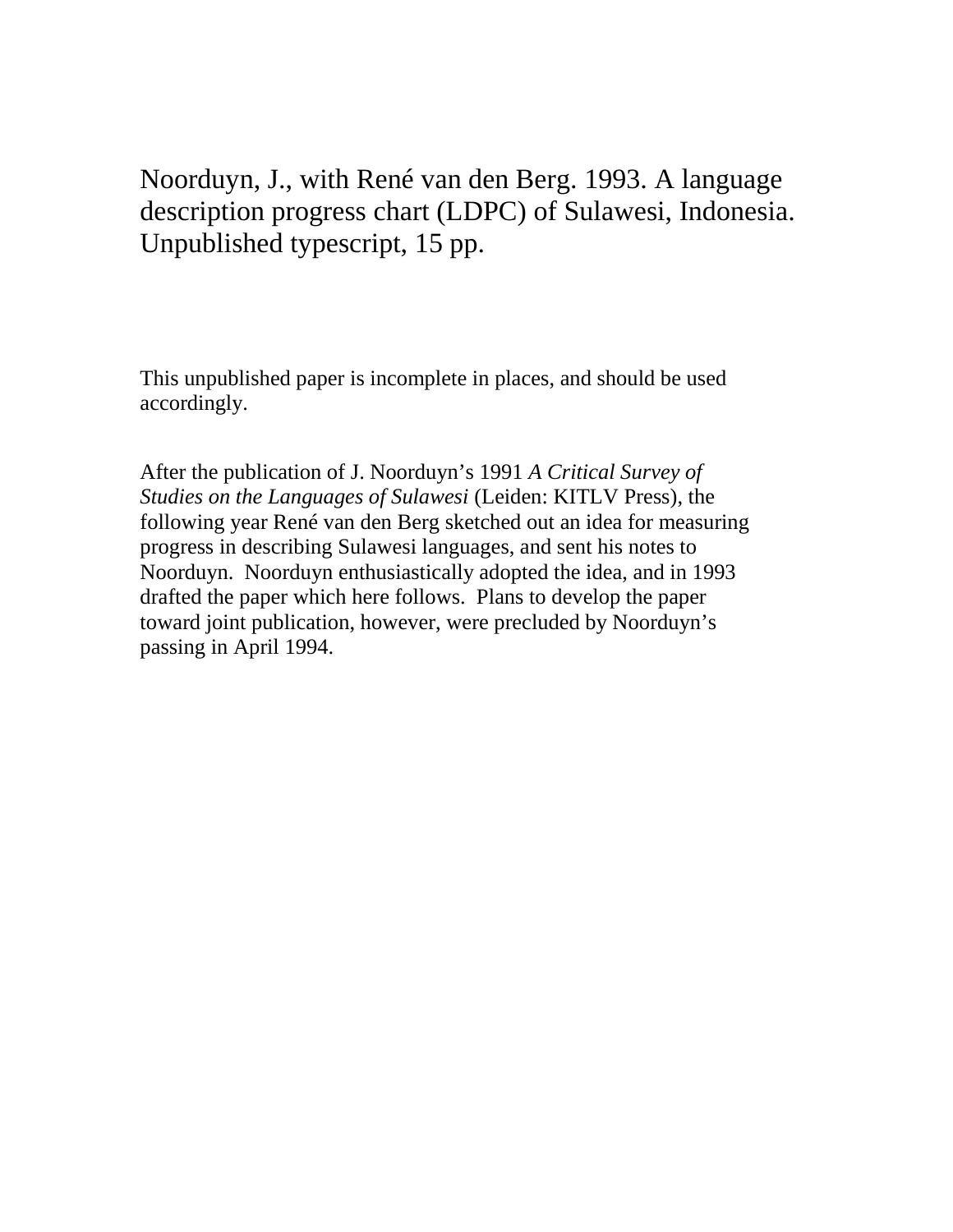## A LANGUAGE DESCRIPTION PROGRESS CHART (LDPC)

#### OF SULAWESI, INDONESIA

#### 1. Introduction

—<br>—

The vast territorial spread and huge number of the Austronesian languages demands an extraordinary effort of professional linguists to record and describe them exhaustively and sufficiently. The size of the task has perceptibly been recognized. The post WWII decades have witnessed a steady increase in specialists engaged in Austronesian language studies, carrying out primary research in the field or in-depth and comparative work in university centres. At the same time the professional understanding of language and the methods of linguistic research have vastly increased, and the possibilities for publishing results of linguistic research have grown considerably. Accordingly, the number of publications concerning both well-known and newly discovered languages, micro- and macrosubgroups, and specific phenomena in this field of linguistic enterprise have also noticeably increased.

The situation here briefly sketched requires that from time to time a stock-taking and evaluation take place of what has been achieved as well as what still remains undone. One way of carrying out this task is to focus on one particular part of the vast territory, for instance, an island or group of islands in which a relatively closely related number of languages is spoken, then to assemble all published and (still) unpublished work done on these languages, and to classify them according to size and subject treated. The results may then be set out in a chart of two parameters: on the one hand all languages and dialects concerned and, on the other, the classified works published or completed in a number of fields of linguistic research. This chart should demonstrate in a nut-shell what is known and in which fields, and how much is still unknown on each of the languages or dialects concerned.

Taking the opportunity of the recent publication of a virtually complete bibliography of studies of the languages of the island of Sulawesi and adjacent islands, Indonesia,<sup>1</sup> we have drawn up such a chart, focusing on the languages of Sulawesi and based upon the data covered in the said bibliography. This chart, as presented below, takes cognizance of every language and dialect identified in the region concerned on which anything has been published, in five fields of language description: Wordlists, Dictionaries, Grammars and grammatical studies, Texts, and Dialect geography and, in the sixth place, Subgrouping studies, which, though usually distinguished from description as being

<sup>&</sup>lt;sup>1</sup> J. Noorduyn, 1991, <u>A Critical Survey of Studies on the</u> Languages of Sulawesi. Leiden: KITLV Press. xiv, 244 pp. This publication was reviewed by J.N.Sneddon in 1992 in Oceanic Linguistics 31:306-308.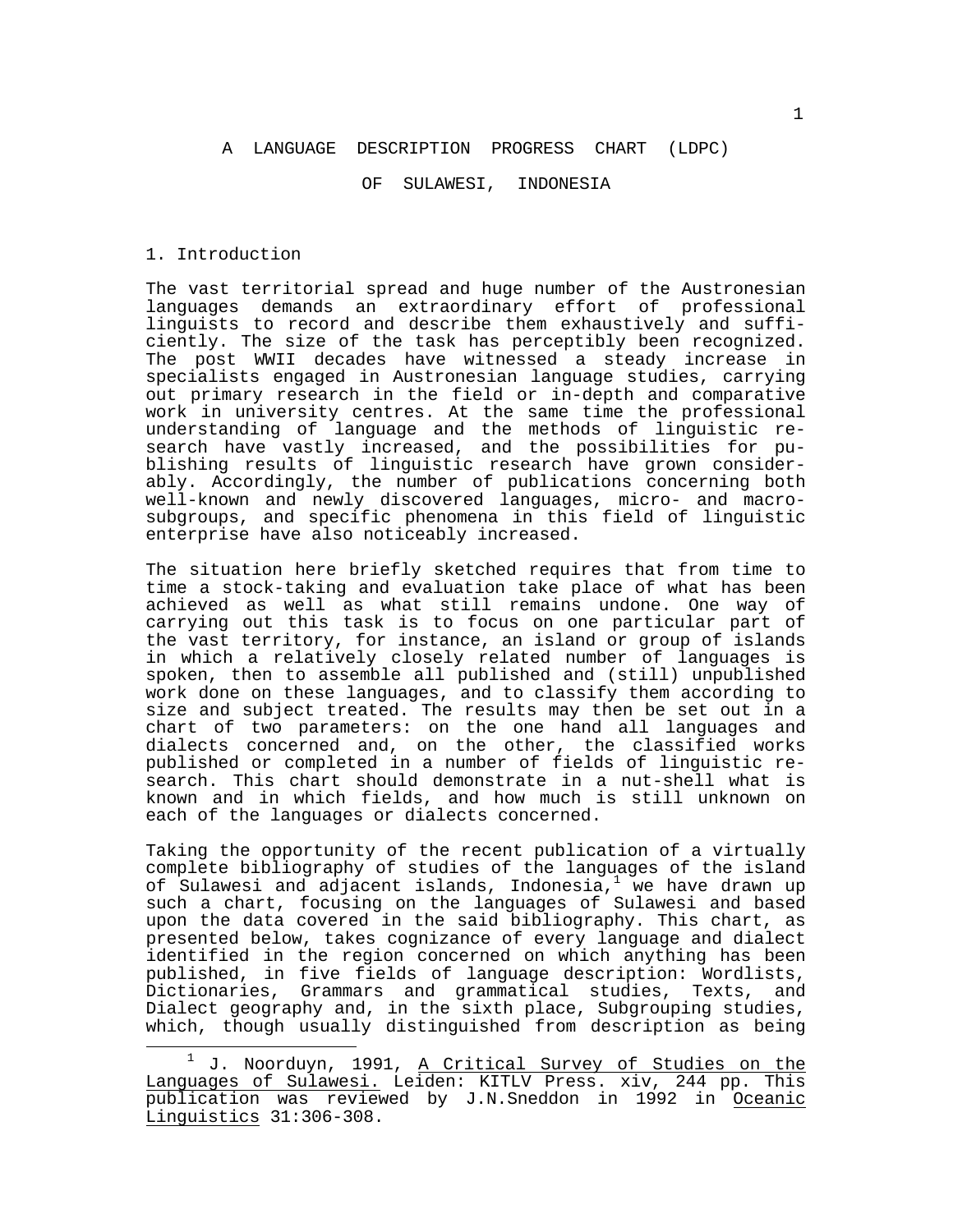comparative and historical in nature, nevertheless are for convenience included here as a part of language description.<sup>2</sup>

As it is of course impossible to list here all publications included in the source bibliography, the works qualitatively and/or quantitatively upmost in each field of description and in each of three classes have been indicated by the figures 1, 2, and 3, the 3's representing the highest achievements, i.e. to all intents and purposes comprehensive works. In order to nevertheless give an idea of the last-mentioned category of works and so as to be able to say something more about these, the titles of the publications falling in class 3 have been added after the chart and cross-referenced to the figures in the chart. For the other publications intended, a general reference to the said bibliography must suffice. In a few cases a quite recent publication, not yet included in the bibliography, will be mentioned separately after the chart with a crossreference to it. In a final statement some conclusions will be drawn. Here, first, the fields of description and the classes distinguished in each of those fields will be set out and explained.

2. The LDPC Fields

A. Wordlists

÷,

Language description often starts with compiling a short wordlist. At the present time usually a list is used of 100 or<br>200 basic words, as introduced by Morris Swadesh in introduced by 1952.

The longest wordlist formerly used in Indonesia is the socalled Holle list of up to over 1000 items. This wordlist was designed by the Dutch meritorious amateur scholar Karel Frederik Holle. It was first published in 1894 (869 words) and was revised and expanded in 1914 (884 words) and 1931 (1047 words). In Dutch time, it was frequently used for the first recording of vocabulary data of languages in Indonesia. Recently (1980-1987), a large number of manuscript Holle lists, compiled between 1895 and 1941 and stored in the Jakarta Central Museum, were systematically published together with English translations by W.A.L.Stokhof in an 11-volume series of Pacific Linguistics (D-47 to D-81).

Wordlists containing a number of items intermediate between the Swadesh and Holle lists may occur occasionally. One compiled for systematic use is the 488-item list in use by linguists of the Summer Institute of Linguistics, but not yet much employed

 $2$  We here use the subgrouping classification which is applied in the source bibliography (Noorduyn 1991a), although future comparative research may well show that it must be replaced by a different one. A few hints pointing to other possibilities recently put forward in van den Berg 1991 and Noorduyn 1991b are far too insufficiently founded to be of any use now. This also applies to the slightly new classification suggested, though explicitly not defended, in Grimes 1992.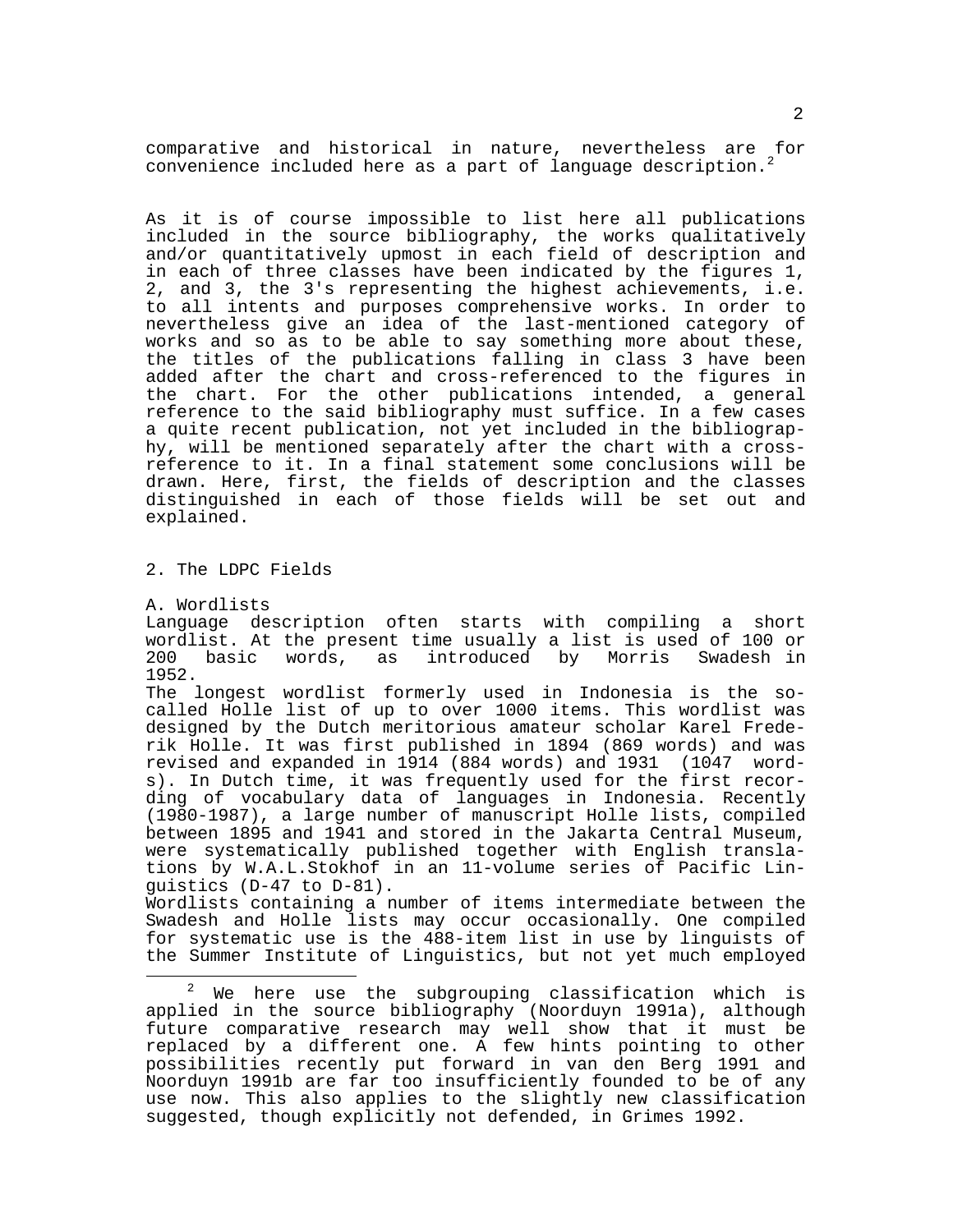in Sulawesi. On this basis, there are three clearly distinct classes in the LDPC field of wordlists: 1. a Swadesh list of 100 or 200 words; 2. a list of between 200 and 869 words; 3. a Holle list of 869 to 1047 words.

B. Dictionaries

In recent years, many small dictionaries of local languages have been published by the Indonesian Centre of Language Construction and Development (Pusat Pembinaan dan Pengembangan Bahasa). They surpass the class of wordlists since some affixed subentries and some brief sample sentences are included in many of their entries. They are far from complete, however, usually not or hardly exceeding 200 pages in small format.

No dictionary can justly claim to be complete. But a lexicographer may strive to be comprehensive in including every lexeme he encounters and every semantic shade, idiom and expression he comes across, and dealing with every affixed form he finds in use. Dictionaries which are comprehensive in this sense can no doubt be recognized by their large number of pages, which may in fact rise from some 600 to more than 1,000. There is also an intermediate class here, i.e., a dictionary which clearly strives to be comprehensive in a sense, but for instance does not include any sample sentences and does not cover more than 200 pages.

The LDPC field of dictionaries thus also comprises three classes: 1. small, incomplete dictionaries; 2. exhaustive but not inclusive dictionaries; 3. large, comprehensive dictionaries of around 700 to over 1,000 pages.

C. Grammars and grammatical studies

The difference in the LDPC field of grammars is also essentially one between complete and partial. The latter category may then again be divided into few and much.

There may be only one or two articles, for instance, dealing with phonology, or with a part of morphology. Then there may be booklets on verbal or nominal morphology or a grammatical sketch covering the whole phonology and morphology, but not in every detail. Finally there are comprehensive grammars, which cover and intend to cover every sub-subject, and illustrate every category and each exception with appropriate sample sentences. Here again such comprehensive grammars are recognizable from the outset because of their volume of up to 300, 400 pages.

The classes in the LDPC field of grammars and grammatical studies thus are: 1. one or two articles; 2. several articles or booklets, or a sketch; 3. full grammars.

D. Texts

In the LDPC field of texts, one may distinguish between the publication of 1. one or two texts together with a translation, 2. a considerable quantity of texts including translations, and 3. a large body of texts included in one or more volumes together with translations and notes.

E. Dialect geography studies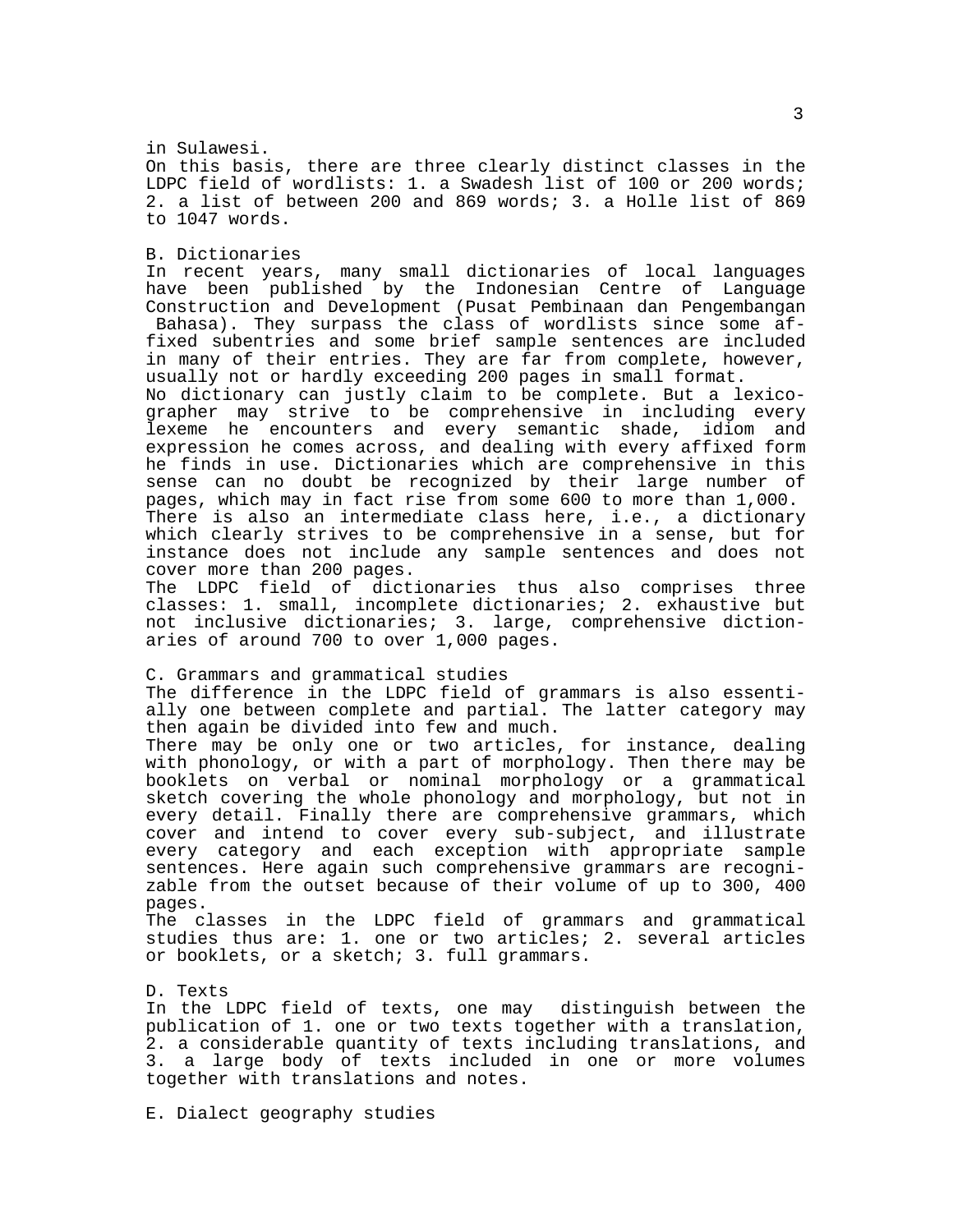There clearly must be a special LDPC field of dialect studies, in which a distinction can be made between: 1. one or two articles; 2. many articles or a book; 3. a comprehensive book on dialect geography. But for the time being this remains chiefly theoretical since not more than a few studies have been made in this field in Sulawesi, and the third class is not even represented at all.

#### F. Subgrouping studies

The final LDPC field must be comparative in nature. It can be subsumed under the indication of 'subgrouping studies', though other comparative studies may also be included in it. The three classes may here be: 1. an article establishing a subgroup; 2. reconstruction of either proto phonology, morphology, syntax, or lexicon; 3. a detailed book on subgrouping of the languages concerned.

## 3. The languages and dialects included

The number of languages discoveered and recognized as separate entities in the island of Sulawesi and adjacent islands has continuously increased in recent years as a result of survey and comparative work in the field. Much of this work is still preliminary and incomplete. The list of languages and dialects included in the present LDPC is based on the most recent data in published and unpublished sources, but is by no means definite. The 105 languages listed for Sulawesi in Ethnologue, the book of the languages of the world edited by Barbara F.Grimes, 11th edition (1988:526-536), have increased to 116 in the 12th edition (1992:618-633). Further increase and improvement may doubtlessly be expected in the future.

The sources for the languages and dialects in the present LDPC are in the first place Noorduyn 1991a and the published surveys mentioned in it. Certain dialects wordlists of which are included in the latter have for convenience' sake not been mentioned by name in the former, but are included here.

Secondly, Ethnologue (B.F.Grimes 1992) has been used for some of those languages which have not been found mentioned elsewhere. Not all of the 116 lanuages listed in B.F.Grimes 1992 can be included because, although this most recent edition of Ethnologue has improved since the former one, it is still not yet the careful listing it has been claimed to be (C.E.Grimes 1992:460). Although all references to the unreliable hodgepodge of Voegelin and Voegelin's (1964) listing for Celebes has now wisely been discarded, there still are such superfluous mentions as the communalects of Kwandang and Limboto, which could not even be styled dialects of Gorontalo, as is common knowledge since early this century. Some communalects have been included as languages which, according to the lexicostatistic data provided, are rather dialects of other languages, such as Kioko and Liabuku (Muna dialects), Malimpung (Endekan dialect), and Talondo' (Kalumpang dialect). B.F.Grimes does not seem to be familiar with Noorduyn 1991a and so still does not mention the Bobongko' language of the Togian Islands which is also already known since early this century. She has now deleted,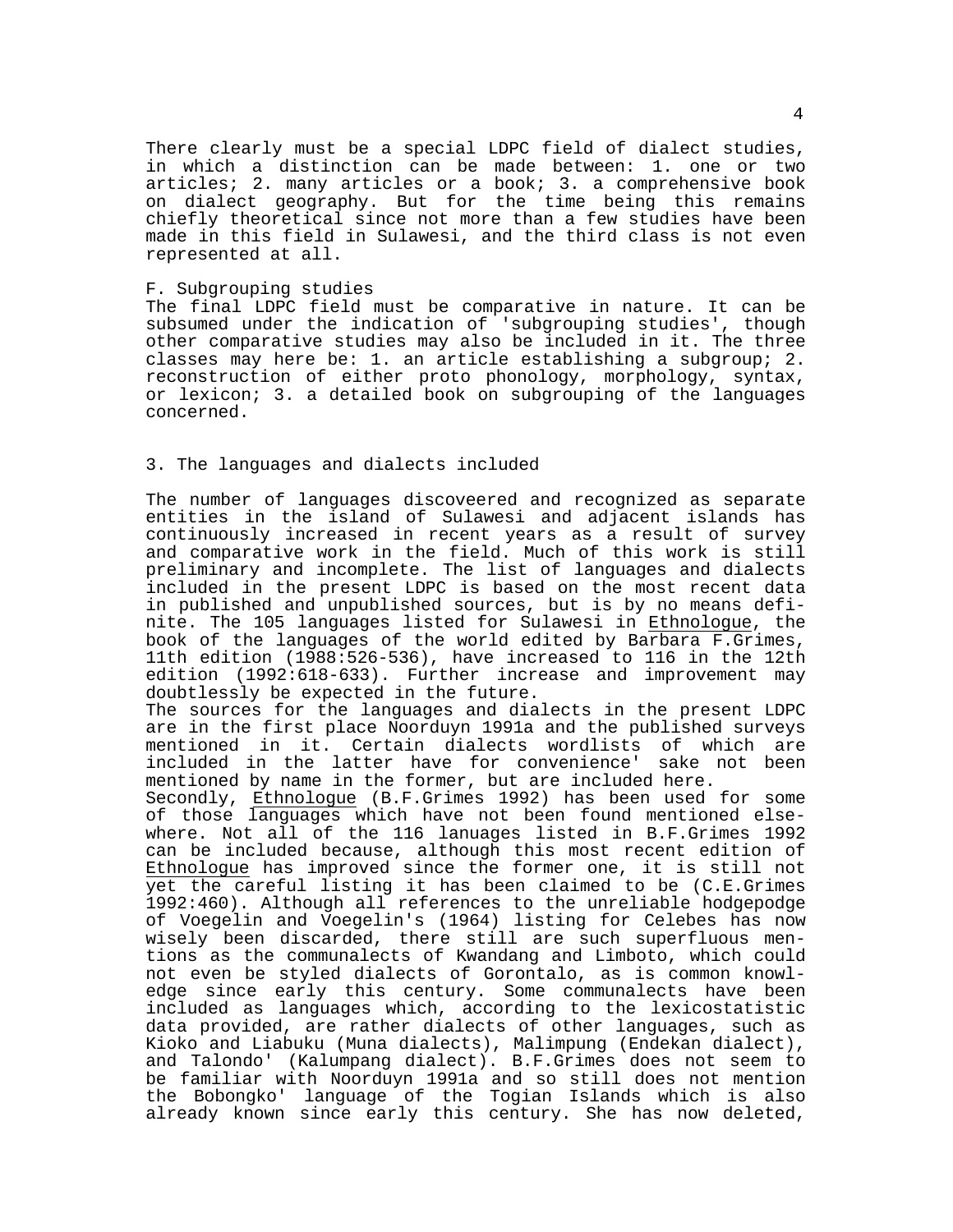however, Bunggu as it has proved to be another name for Kaili Da'a, as was still unknown to C.E. Grimes (1992:460). In the third place, a few more dialects are included which are neither listed in Noorduyn 1991a nor in Grimes 1992, but in which some linguistic work has been done, e.g. Bambang.... references Voegelin and Voegelin....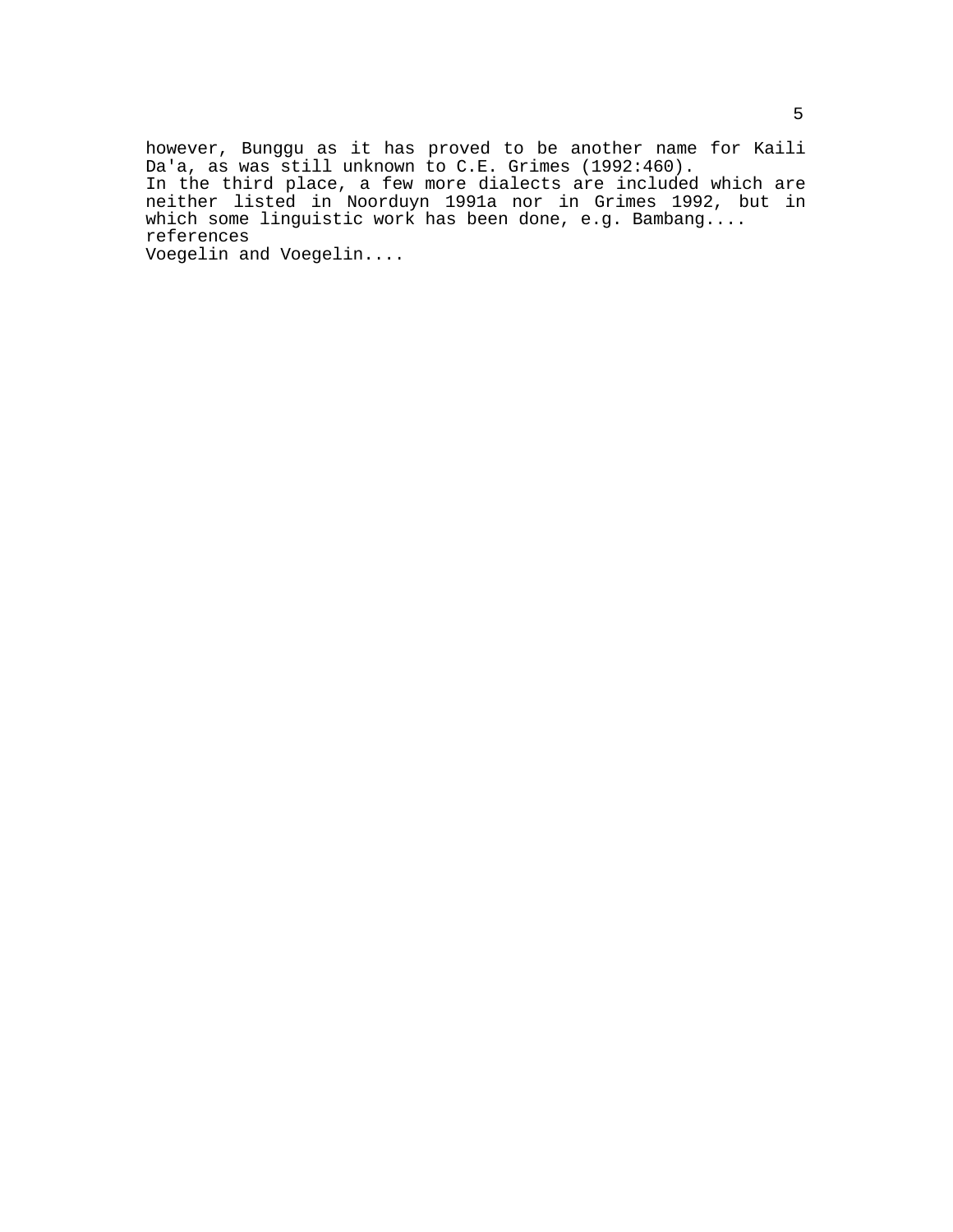| Language<br>/dialect                                                                                                                                                                       | Α.<br>Wrdl                                                                                        | Β.<br>Dict                                                                           | $\mathtt{C}$ .<br>Gram                                                                                           | D.<br>Text                                                | Ε.<br>Dial                                         | ${\rm F}$ .<br>Subgr |
|--------------------------------------------------------------------------------------------------------------------------------------------------------------------------------------------|---------------------------------------------------------------------------------------------------|--------------------------------------------------------------------------------------|------------------------------------------------------------------------------------------------------------------|-----------------------------------------------------------|----------------------------------------------------|----------------------|
| Sangir<br>Talaud<br>Bantik<br>Ratahan<br>Sangiric                                                                                                                                          | 3 <sup>22a</sup><br>3 <sup>22ab</sup><br>$3^{22c}$<br>$3^{22c}$                                   | $3^{21}$<br>$(3)^6$                                                                  | 3 <sup>1</sup><br>$\mathbf 1$<br>$\mathbf 1$<br>$\mathbf 1$                                                      | 3 <sup>2</sup><br>2<br>$\mathbf 1$                        | $\mathbf 1$                                        | $3^{20}$             |
| Tonsea'<br>Tombulu'<br>Tondano<br>Tontemboan<br>Tonsawang<br>Minahasan                                                                                                                     | $3^{22c}$<br>$3^{22c}$<br>$3^{22c}$<br>$3^{22c}$<br>$3^{22c}$                                     | $\left(\,3\,\right)^{\,13}$<br>$\overline{\mathbf{c}}$<br>$\overline{a}$<br>$3^{17}$ | $\mathbf 1$<br>(2)<br>$\frac{1}{3}$ <sup>18</sup><br>2                                                           | $\mathbf 1$<br>$\mathbf{1}$<br>$\overline{a}$<br>$3^{16}$ | $\boldsymbol{2}$<br>$\overline{a}$<br>$\mathbf{1}$ | $3^{19}$             |
| Mongondow<br>Ponosakan<br>Gorontalo<br>Bintauna<br>Kaidipang<br>Atinggola<br>Suwawa<br>Buol<br>Gor.-Mongondic                                                                              | $3^{22c}$<br>1<br>$3^{22ab}$<br>1<br>$3^{22b}$<br>$3^{22b}$<br>$3^{22b}$<br>$3^{22bf}$            | $3^{10}$<br>2<br>$\overline{a}$<br>$\overline{2}$<br>(3?)                            | 3 <sup>9</sup><br>$\sqrt{2}$<br>$\mathbf 1$<br>$\mathbf 1$<br>$\mathbf 1$<br>$1\,$<br>$\mathbf 1$                | $3^{11}$<br>2<br>$\mathbf 1$<br>$\mathbf{1}$              | $\overline{2}$<br>$\mathbf 1$                      | $3^{23}$             |
| Totoli<br>Tomini (Tialo)<br>$Bo(1)$ ano<br>Dondo<br>Dampal*<br>Dampelas<br>Balaesang<br>Kasimbar (Tajio)<br>Lauje (Tinombo) 1(2)<br>Lauje (Ampibabo) 1<br>Pendau<br>Petapa<br>Tomini group | $3^{22b}$<br>1(2)<br>1(2)<br>1(2)<br>-<br>1(2)<br>$\mathbf 1$<br>1<br>$\mathbf 1$<br>$\mathbf{1}$ |                                                                                      | $\mathbf 1$<br>$\mathbf 1$<br>$\mathbf 1$<br>$\mathbf 1$<br>$\mathbf 1$<br>$\mathbf{1}$<br>$\mathbf{1}$<br>$1\,$ | 1<br>$\mathbf{1}$<br>$\mathbf{1}$                         |                                                    |                      |
| Kaili<br>Ledo (Palu) (d)<br>Da'a $(d)$<br>Sausu (d)<br>Sigi, Sindue, (d) 1<br>Parigi, Banawa, (d) 1<br>Sedoa, Digia, (d)<br>Tajio, Rai, (d)<br>Lindu (d)                                   | 3 <sup>22d</sup><br>$\frac{1}{3}$ 22d<br>1<br>$\mathbf{1}$<br>$\mathbf{1}$                        |                                                                                      | 2<br>2                                                                                                           | 1<br>2                                                    |                                                    |                      |

Kulawi 1 - 2 1 -

# 4. The Language Description Progress Chart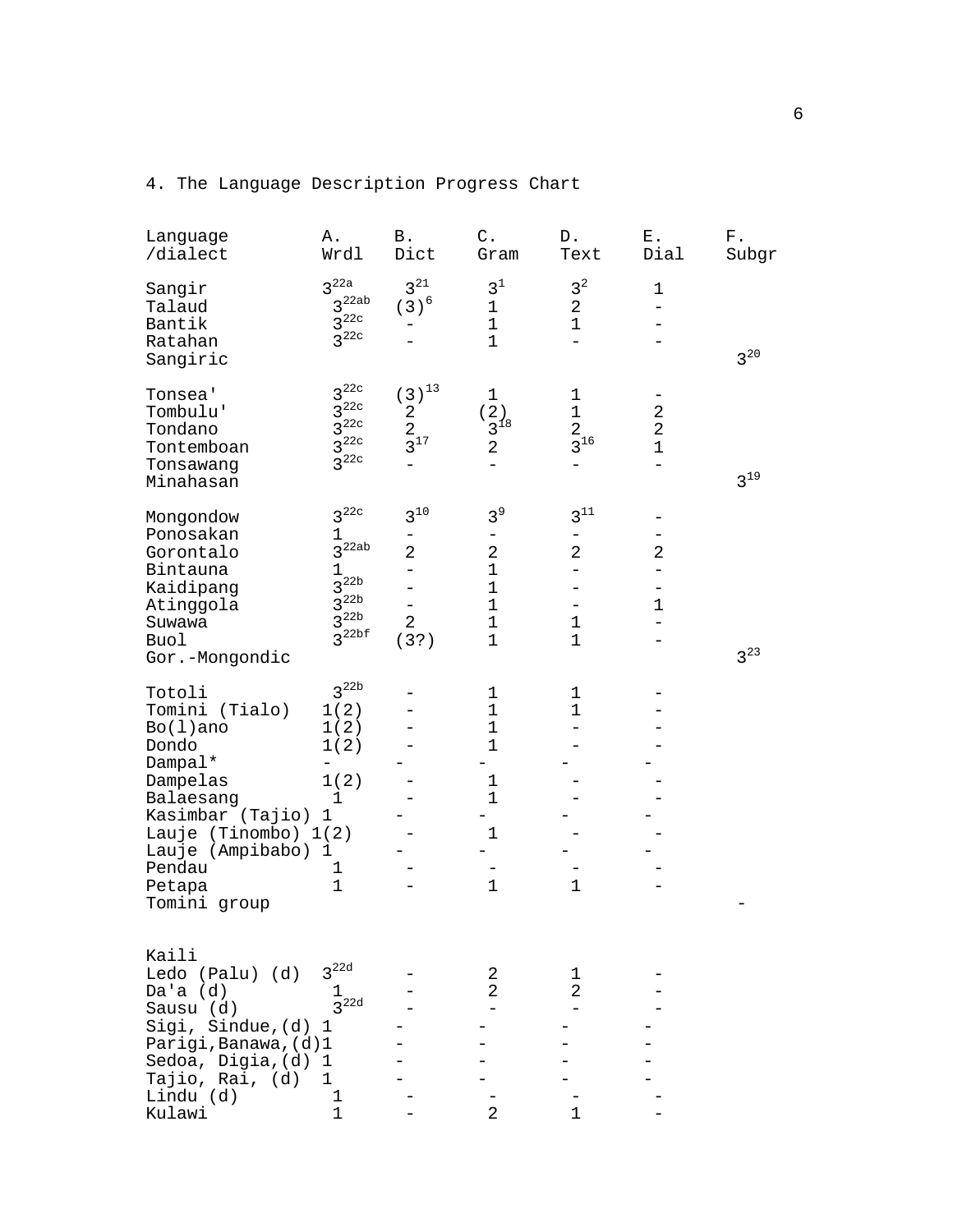| Uma<br>Napu<br>Bada'<br>Besoa (d)<br>Rampi'<br>Pamona (Bare'e)<br>Kaili-Pamona                                                                                                                                                                                                                                                                                                                          | $\overline{c}$<br>1<br>1<br>1<br>$3^{\overline{2}2d}$                                                                                                                                                                                                                                       | 3 <sup>3</sup>    | 2<br>$\mathbf 1$<br>$\mathbf 1$<br>$\mathbf 1$<br>3 <sup>4</sup> | 2<br>$1\,$<br>$\sqrt{2}$<br>$\mathbf 1$<br>1<br>3 <sup>5</sup>                | $\mathbf 1$ | 1 |  |
|---------------------------------------------------------------------------------------------------------------------------------------------------------------------------------------------------------------------------------------------------------------------------------------------------------------------------------------------------------------------------------------------------------|---------------------------------------------------------------------------------------------------------------------------------------------------------------------------------------------------------------------------------------------------------------------------------------------|-------------------|------------------------------------------------------------------|-------------------------------------------------------------------------------|-------------|---|--|
| Bobongko<br>Saluan<br>Balantak<br>Andi'o<br>Banggai<br>Saluan group                                                                                                                                                                                                                                                                                                                                     | 1<br>1<br>$3^{22e}$<br>ı<br>3 <sup>22e</sup>                                                                                                                                                                                                                                                |                   | 1<br>$\mathbf 1$<br>$\mathbf 1$<br>$\overline{a}$                | $\mathbf 1$<br>$\mathbf 1$<br>$1\,$                                           |             |   |  |
| Mori Atas<br>Mori Bawah<br>Bungku<br>Menui (d)<br>Tolaki<br>Landawe-Mopute<br>Moronene<br>Wawonii<br>Padoé<br>Kulisusu<br>Mori-Bungku                                                                                                                                                                                                                                                                   | 1<br>$3^{22e}$<br>3 <sup>22e</sup><br>1<br>$3^{22ef}$<br>1<br>ı<br>3 <sup>22e</sup><br>3 <sup>22e</sup><br>1                                                                                                                                                                                | 1                 | $3^{12}$<br>1<br>2<br>1<br>$\mathbf 1$<br>$1\,$<br>$\mathbf 1$   | 2<br>1<br>$\overline{2}$<br>$\overline{\phantom{0}}$<br>1<br>▃<br>$\mathbf 1$ |             |   |  |
| Wolio<br>Muna<br>Kadatua (d)<br>Siompu (d)<br>Gu (d)<br>Katobengke (d)<br>Laompo $(d)$<br>Bombonawula (d)<br>Mawasangka (d)<br>Pancana<br>Kapontori (d)<br>Kambowa (d)<br>Kalende (d)<br>Lawele (d)<br>Wasuembe (d)<br>Cia-Cia<br>Mambulu (d)<br>Laporo (d)<br>Kaesaba (d)<br>Wabule (d)<br>Burongasi (d)<br>Kamaru<br>Lasalimu<br><b>Busoa</b><br>Masiri (d?)<br>Kaimbulawa<br>Tukangbesi<br>Wanci (d) | 3 <sup>22e</sup><br>3 <sup>22e</sup><br>1<br>1<br>1<br>$\mathbf 1$<br>1<br>1<br>$\mathbf{1}$<br>1<br>1<br>1<br>1<br>1<br>$\mathbf 1$<br>1<br>1<br>$\mathbf 1$<br>$\mathbf{1}$<br>1<br>$\mathbf 1$<br>1<br>$\mathbf{1}$<br>$\mathbf{1}$<br>$\mathbf{1}$<br>$\mathbf{1}$<br>$\mathbf{1}$<br>1 | 2<br>$\mathbf{1}$ | $\overline{c}$<br>$3^7$<br>$\mathbf 1$<br>1                      | 2<br>$\overline{2}$<br>1                                                      | $\mathbf 1$ |   |  |
| Kaledupa (d)                                                                                                                                                                                                                                                                                                                                                                                            | 1                                                                                                                                                                                                                                                                                           |                   |                                                                  |                                                                               |             |   |  |

7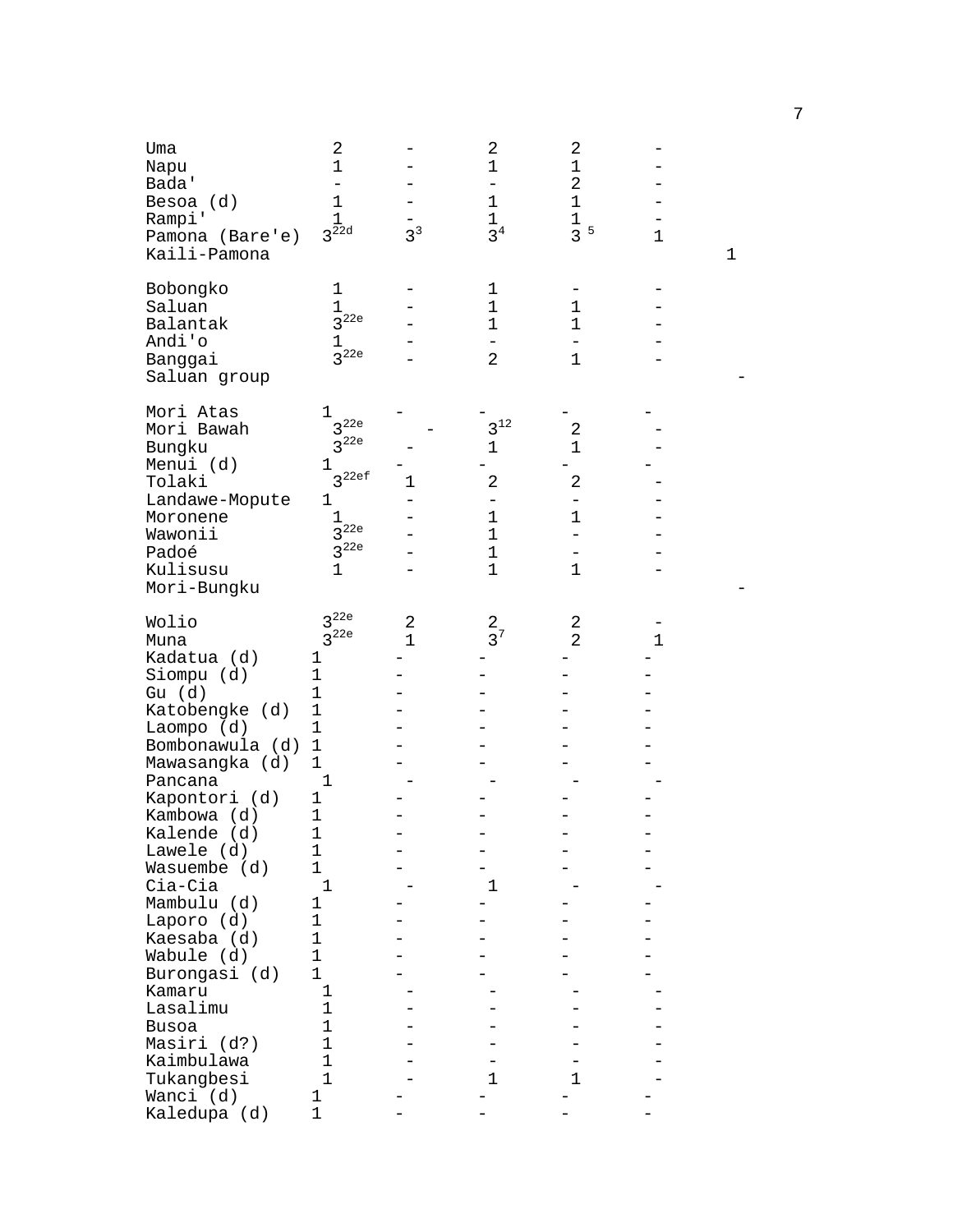| Tomia (d)<br>Binongko (d)<br>Bonerate<br>Laiolo<br>Barang-Barang(d)1<br>Wotu<br>Muna-Buton                                                      | $\mathbf 1$<br>1<br>$\mathbf{1}$<br>3 <sup>22d</sup><br>1                                                                                             |                                                                                               | 1<br>1                                                                                                |                                                                                   |                                                                                          |                                                                               |
|-------------------------------------------------------------------------------------------------------------------------------------------------|-------------------------------------------------------------------------------------------------------------------------------------------------------|-----------------------------------------------------------------------------------------------|-------------------------------------------------------------------------------------------------------|-----------------------------------------------------------------------------------|------------------------------------------------------------------------------------------|-------------------------------------------------------------------------------|
| Makasar<br>Turatea (d)<br>Bantaeng (d)<br>Salayar<br>Konjo<br>Buginese<br>Campalagian<br>Duri<br>Maiwan<br>Endekan<br>Pattinjo<br>Sa'dan Toraja | 3 <sup>22df</sup><br>3 <sup>22d</sup><br>$3^{22df}$<br>3 <sup>22d</sup><br>3 <sup>22f</sup><br>1<br>$3^{22f}$<br>1<br>$\mathbf 1$<br>3 <sup>22d</sup> | $3^8$<br>$3^{15}$<br>$3^{24}$                                                                 | 2<br>2<br>$\mathbf 1$<br>2<br>1<br>(1)<br>(1)<br>1<br>2                                               | 2<br>$\mathbf 1$<br>1<br>2<br>1<br>$\mathbf 1$<br>1<br>2                          | 2<br>$\mathbf 1$<br>$\mathbf 1$<br>$\mathbf 1$<br>$\mathbf 1$<br>2                       |                                                                               |
| Rongkong<br>Mamasa<br>Palili'<br>Luwu'<br>Mandar<br>Majene (d)                                                                                  | 1<br>1<br>$\mathbf 1$<br>(1)<br>1                                                                                                                     | $\mathbf 1$                                                                                   | 1<br>1                                                                                                | -<br>2<br>1<br>1                                                                  | $\mathbf 1$                                                                              |                                                                               |
| Balanipa (d)<br>Pamboang (d)<br>Sendana (d)<br>Malunda (d)<br>Mamuju                                                                            | 1<br>$\mathbf 1$<br>$\mathbf 1$<br>1<br>$3^{22df}$                                                                                                    |                                                                                               |                                                                                                       |                                                                                   |                                                                                          |                                                                               |
| Sumare (d)<br>Padang (d)<br>Sinyonyoi (d)<br>Tappalang (d)<br>Botteng (d)<br>Pitu Ulunna Salu 1                                                 | 1<br>1<br>$\mathbf 1$<br>$\mathbf 1$<br>1                                                                                                             |                                                                                               | 2                                                                                                     |                                                                                   | $\,<\,$                                                                                  |                                                                               |
| Aralle (d)<br>Mambi (d)<br>Rantebulahan (d)1<br>Bambang (d)<br>Mehala'an (d)<br>Aralle-Tabulahan -                                              | 1<br>1<br>1<br>1                                                                                                                                      |                                                                                               | 1<br>$\equiv$<br>$\mathbf{1}$                                                                         |                                                                                   | $\,<\,$                                                                                  |                                                                               |
| Seko Tengah<br>Lemolang<br>South Sulawesi                                                                                                       | 1<br>1                                                                                                                                                |                                                                                               |                                                                                                       |                                                                                   |                                                                                          | $3^{14}$                                                                      |
| Totals                                                                                                                                          | 4<br>48<br>$1\,$<br>$\overline{2}$<br>$\overline{2}$<br>37<br>$\overline{3}$<br>$ -$                                                                  | 73<br>$\overline{\phantom{a}}$<br>3<br>$\mathbf{1}$<br>5<br>$\overline{2}$<br>10<br>3<br>$ -$ | 36<br>$\hspace{0.1mm}-\hspace{0.1mm}$<br>35<br>$\mathbf 1$<br>14<br>$\overline{2}$<br>6<br>3<br>$- -$ | $46 -$<br>271<br>14<br>$\overline{2}$<br>$\overline{3}$<br>$\overline{4}$<br>$ -$ | 76 -<br>10<br>1<br>$\overline{2}$<br>5<br>$\overline{3}$<br>$\mathsf{O}\xspace$<br>$- -$ | 4<br>1<br>$\mathbf{1}$<br>$\sqrt{2}$<br>0<br>$\overline{3}$<br>$\overline{4}$ |
|                                                                                                                                                 | 91                                                                                                                                                    | 91                                                                                            | 91                                                                                                    | 91                                                                                | 91                                                                                       | 9                                                                             |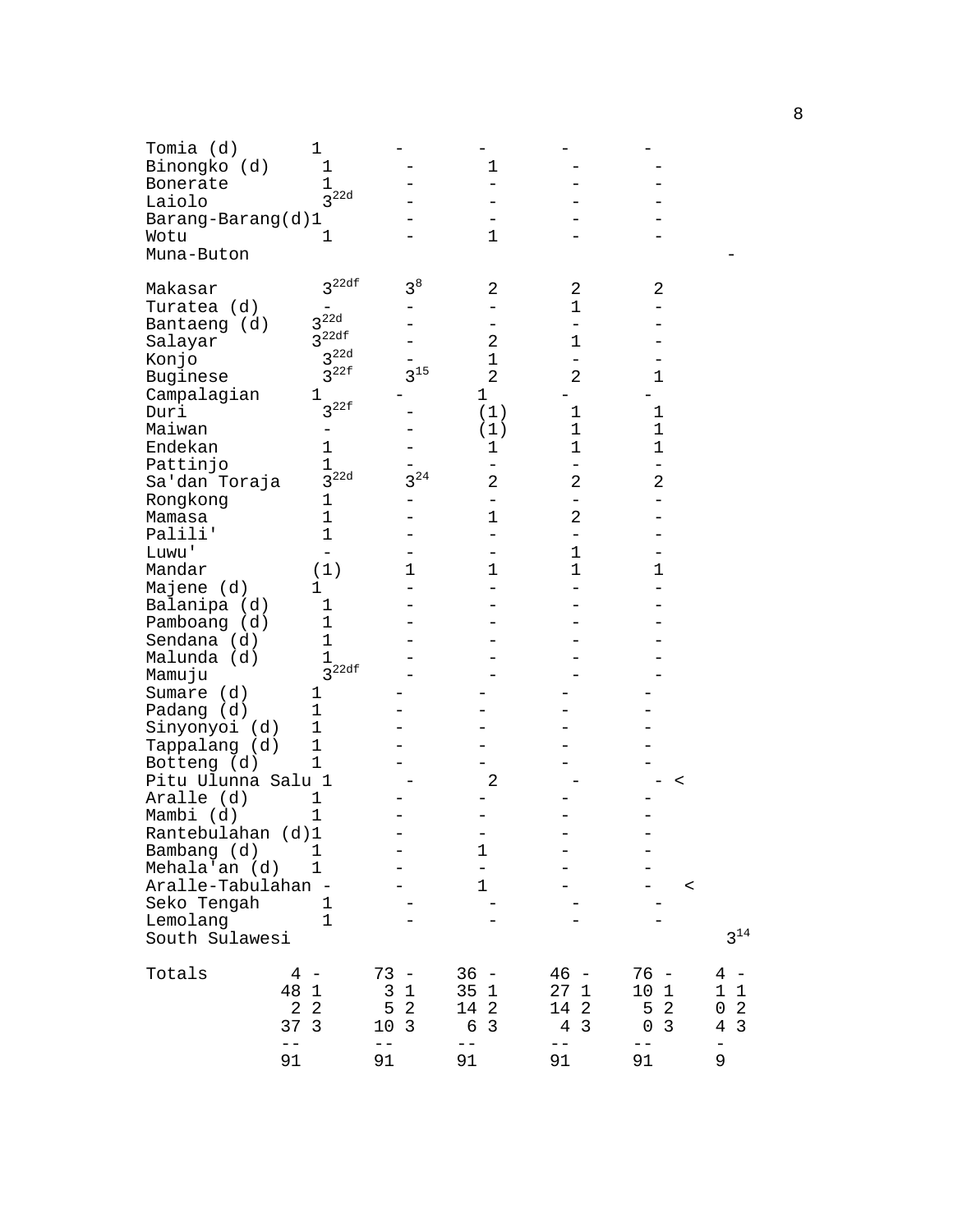- 5. The list of comprehensive works
- 1. Adriani, N., 1893, Sangireesche spraakkunst. Leiden: A.H. Adriani. xiii, 288 pp.
- 2. Adriani, N., 1894, Sangireesche teksten, met vertaling en aanteekeningen. 's-Gravenhage: Nijhoff. 416 pp.
- 3. Adriani, N., 1928, Bare'e-Nederlandsch woordenboek met Nederlandsch-Bare'e register. Leiden: Brill. xvi, 1074 pp.
- 4. Adriani, N., 1931, Spraakkunst der Bare'e-taal. Bandoeng: Nix. xvi, 481 pp.
- 5. Adriani, N., 1932-1933, Bare'e-verhalen. 2 vols. 's-Graven hage: Nijhoff. viii, 427; xi, 247 pp.
- 6. Beek, W. van de, n.y., [ Talaud (Salibabu) Nederlands woordenboek.] [Manuscript.]
- 7. Berg, R. van den, 1989, A Grammar of the Muna Language. Dordrecht: Foris. xviii, 376 pp.
- 8. Cense, A.A., 1979, Makassaars-Nederlands woordenboek, met Nederlands-Makassaars register. 's-Gravenhage: Nijhoff. xxxi, 989 pp.
- 9. Dunnebier, W., 1929-1930, Spraakkunst van het Bolaang- Mongondowsch, BKI 85:297-468, 524-621; 86:42-177.
- 10. Dunnebier, W., 1951, Bolaang Mongondowsch-Nederlandsch woordenboek met Nederlandsch-Bolaang Mongondows regis ter. 's-Gravenhage: Nijhoff. xii, 635 pp.
- 11. Dunnebier, W., 1953, Bolaang Mongondowsche teksten. 's- Gravenhage: Nijhoff. viii, 238 pp.
- 12. Esser, S.J., 1927-1933, Klank- en vormleer van het Mo risch. 2 parts. Leiden: Vros; Bandoeng: Nix. xii. 434 pp.
- 13. Hove, J. ten, n.y., Tonsea'[-Nederlandsch woordenboek met Tonsea' register]. 2 vols. 45, 1471, 66 pp. [Manu script.]
- 14. Mills, R.F., 1975, Proto South Sulawesi and Proto Austro nesian Phonology. 2 vols. Michigan: The Unioversity of Michigan. xi, 923 pp. [Unpublished Ph.D. thesis.]
- 15. Matthes, B.F., 1874, Boegineesch-Hollandsch woordenboek, met Hollandsch-Boegibeesch register. 's-Gravenhage: Nijhoff. viii, 1180 pp.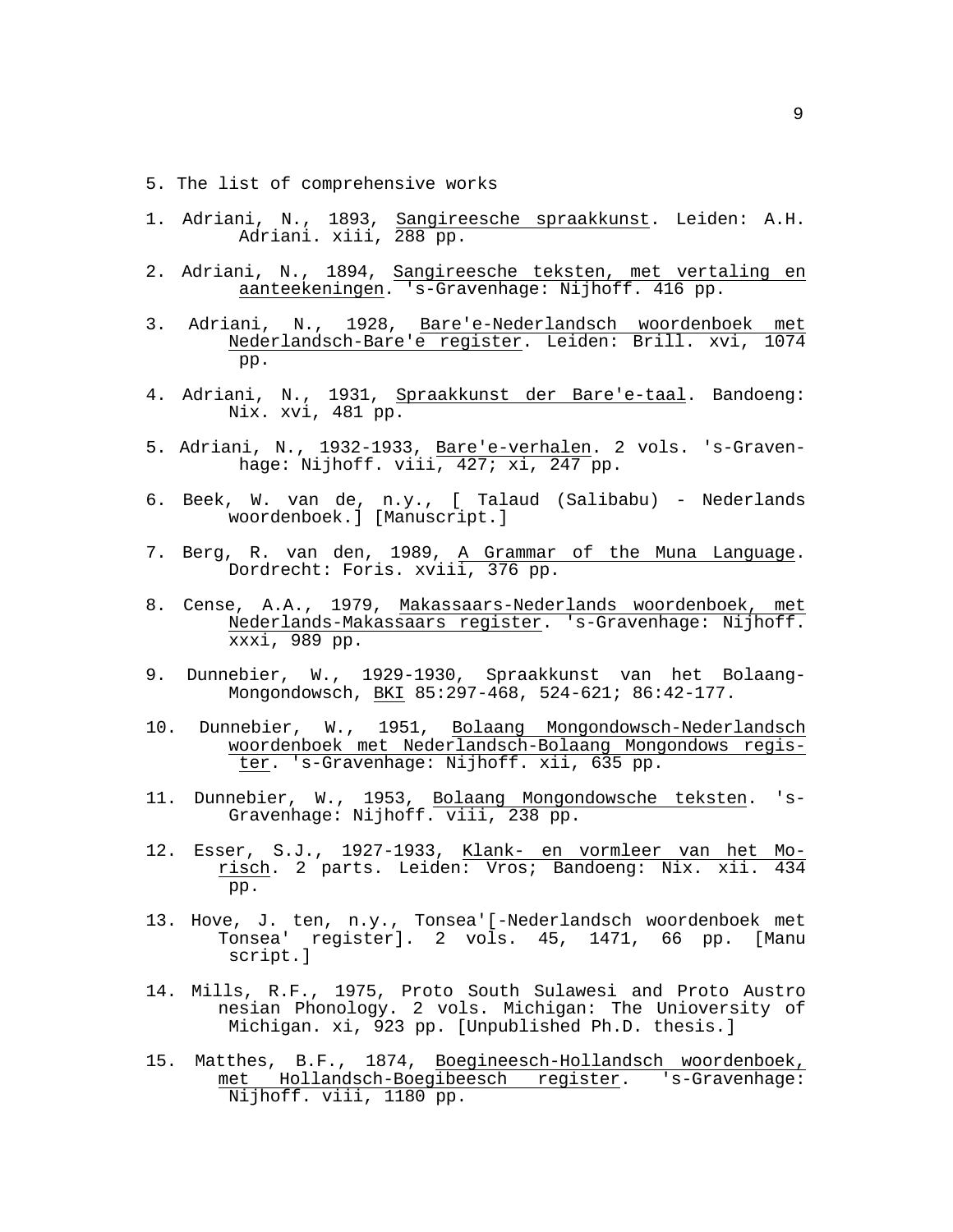- 16. Schwarz, J.A.T., 1907, Tontemboansche teksten. 3 vols. Leiden: Brill. xii,  $340; x$ ,  $530; 175$  pp.
- 17. Schwarz, J.A.T., 1908, Tontemboansch-Nederlandsch woorden boek met Nederlandsch-Tontemboansch register. Leiden: Brill; 's-Gravenhage: Nijhoff. 690 pp.
- 18. Sneddon, J.N., 1975, Tondano Phonology and Grammar. Can berra: The Australian National University. x, 204 pp. [Pacific Linguistics B-38.]
- 19. Sneddon, J.N., 1978, Proto-Minahasan: Phonology, Morpholo gy, and Wordlist. Canberra: The Australian National University. x, 204 pp. [Pacific Linguistics B-54.]
- 20. Sneddon, J.N., 1984, Proto-Sangiric and the Sangiric Languages. Canberra: The Australian National Univer sity. vii, 138 pp. [Pacific Linguistics B-91.]
- 21. Steller, K.G.F., and W.E.Aebersold, 1959, Sangirees-Neder lands woordenboek met Nederlands-Sangirees register. 's-Gravenhage: Nijhoff. xi, 622 pp.
- 22. Stokhoff, W.A.L., (ed.), 1980-1987, Holle Lists: Vocabula ries in Languages of Indonesia. 11 vols. Canberra: The Australian National University. [Pacific Linguistics D.]
	- a. 1982, vol. 4, Talaud and Sangir Islands. Sangir, Talaud, Gorontalo. [Pacific Linguistics D-51.]
	- b. 1983a, vol. 7/1, North Sulawesi: Gorontalo group and Tontoli. Suwawa, Limboto, Gorontalo, Talaud (labelled as Buol), Buol, Atinggola, To(n)toli, Kaidipang. [Pacific Linguistics D-61.]
	- c. 1983b, vol. 7/2, North Sulawesi: Philippine Languages. Tombulu, Tonsea, Tondano, Tontemboan, Bantik, Tonsawang, Ratahan, Bolaang Mongondow. [Pacific Linguistics D-60.]
- d. 1984, vol. 7/3, <u>Central Sulawesi, South-west Sulawesi</u>. Mamuju, Toraja, Bare'e, Sausu, Palu, Makasar, Salayar, Layolo, Bantaeng. [Pacific Linguistics D-62.]
	- e. 1985, vol. 7/4, Southeast Sulawesi, and neighbouring Islands, West and North-east Sulawesi. Tolaki, Mori, Bungku, Padoe, Wolio, Muna, Balantak (labelled as Bang gai), Banggai, Wawonii. [Pacific Linguistics D-66.]
	- f. 1987, vol. 11, Celebes, Alor, Ambon, Irian Jaya, Madura, and Lombok. Makasar, Salayar, Kajang (i.e. Konjo), Bugis, Duri, Mamuju, Tolaki, Buol. [Pacific Linguistics D-81.]
- 23. Usup, H.T., 1986, Rekonstruksi proto-bahasa Gorontalo- Mongondow. Jakarta: Universitas Indonesia. xviii, 451 pp. [Unpublished Ph.D. thesis.]
- 24. Veen, H. van der, 1940, Tae' (Zuid-Toradjasch)-Neder landsch woordenboek met register Nederlandsch-Tae'. 's-Gravenhage: Nijhoff. xxii, 930 pp.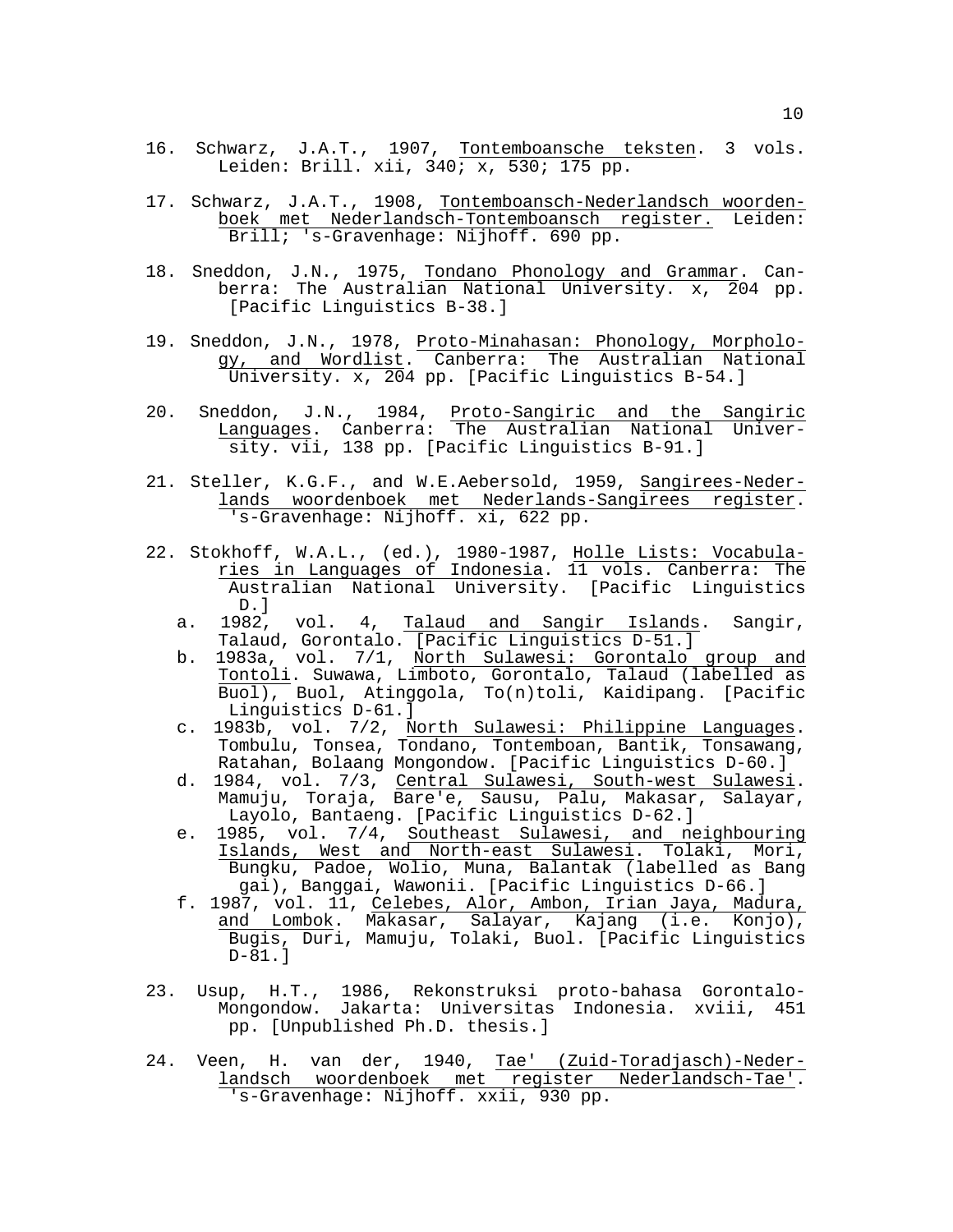4x + 2x (Schwarz) Adriani, 3x Dunnebier, 3x Sneddon, 2x Schwarz compleetheid, aantal blzz.,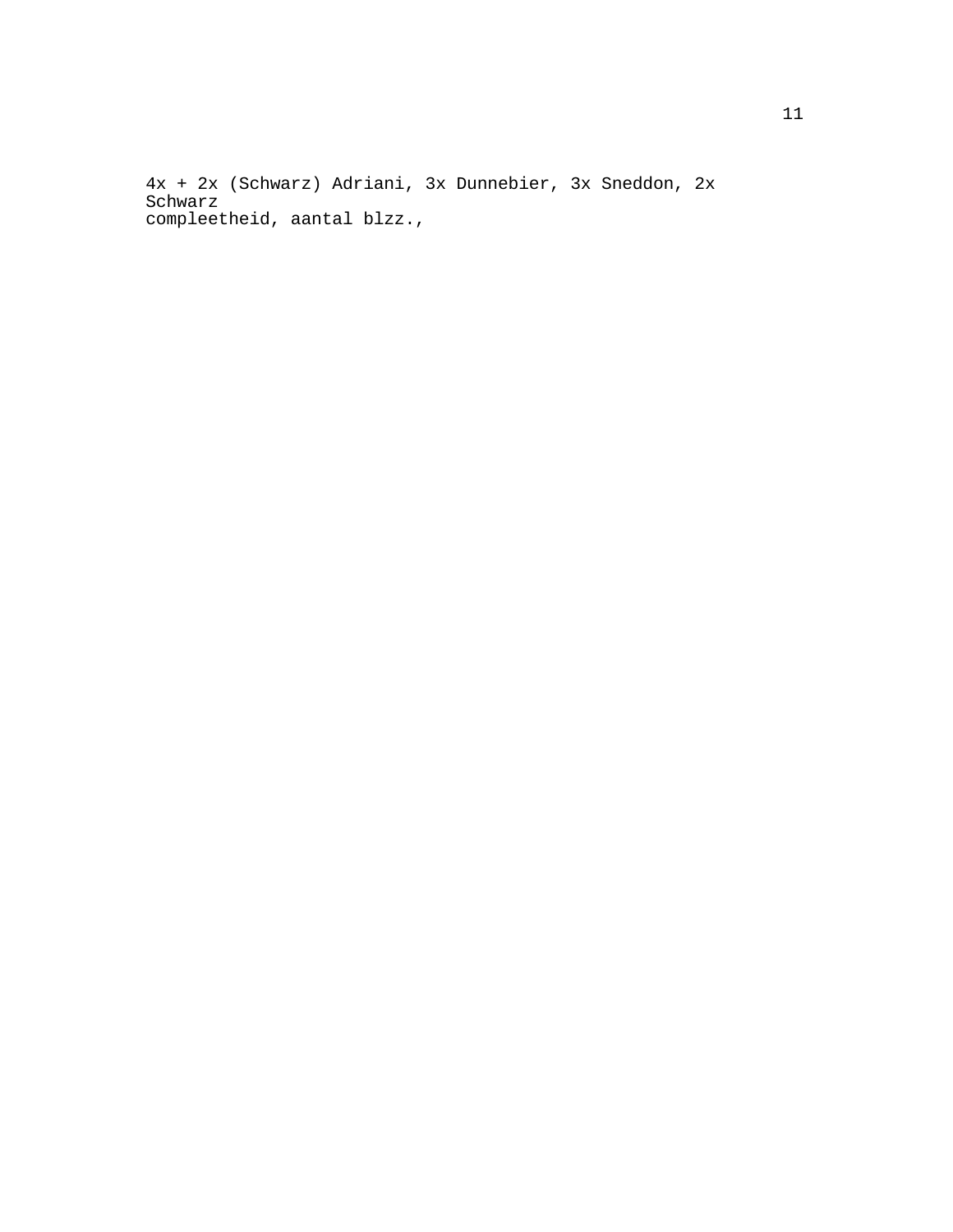| Dictionaries:<br>3. 1090<br>8. 1020<br>10. 647<br>13. 1583<br>15. 1188<br>17. 690<br>21. 633<br>24. 952 6. 214-490 | Grammars:<br>1. 300<br>4. 490<br>7. 394<br>9. 405<br>12. 446<br>18. 214 | Texts:<br>2. 416<br>5. 693<br>11. 246<br>16. 1063<br>4. 246-1063 4. 145-934 | Subgrouping:<br>14.934<br>19. 214<br>20. 145<br>23.469 |
|--------------------------------------------------------------------------------------------------------------------|-------------------------------------------------------------------------|-----------------------------------------------------------------------------|--------------------------------------------------------|
| 8. 633-1188                                                                                                        |                                                                         |                                                                             |                                                        |
| Language of description                                                                                            |                                                                         |                                                                             |                                                        |
| 1. D<br>2. D<br>3. D<br>4. D<br>5. D<br>6. D<br>7. E                                                               | 8. D<br>9. D<br>10. D<br>11. D<br>12.<br>D<br>13. D<br>14. E            | 15. D<br>16. D<br>17. D<br>18. E<br>19. E<br>20. E<br>21. D                 | 22. E<br>23. I<br>24. D                                |

Dutch (seventeen times), English (six times), Indonesian (once)

Dates of publication

| 1. 1893      | 8.1979        | 15. 1874 | 22. 1980-1987 |
|--------------|---------------|----------|---------------|
| 2. 1894      | 9.1929-1930   | 16. 1907 | 23.1986       |
| 3. 1931      | 10. 1951      | 17. 1908 | 24. 1940      |
| 4. 1931      | 11. 1953      | 18. 1975 |               |
| 5. 1932-1933 | 12. 1927-1933 | 19.1978  |               |
| $6.$ /       | $13.$ /       | 20. 1984 |               |
| 7.1989       | 14. 1975      | 21. 1959 |               |

1874 (once: 15.), 1875-1900 (twice: 1., 2.), 1900-1925 (twice: 16., 17.), 1925-1950 (six times: 9., 12., 3., 4., 5., 24), 1950-1975 (three times: 10., 11., 21.), 1975-1992 (eight times: 7., 8., 14., 18., 19., 20., 22., 23.), unpublished (twice: 6, 13.).

#### 6. Conclusion

A mere glance at the chart will make overwhelmingly clear that the number of strokes indicating zero knowledge far surpasses that of all figures in the chart taken together and that in the same measure the task still incomplete far exceeds that which is known also in the small Austronesian sub-area of Sulawesi linguistics. This first and foremost conclusion is enhanced if one considers

the 24 top achievements listed above for their availability and usability. If one takes their language of description and their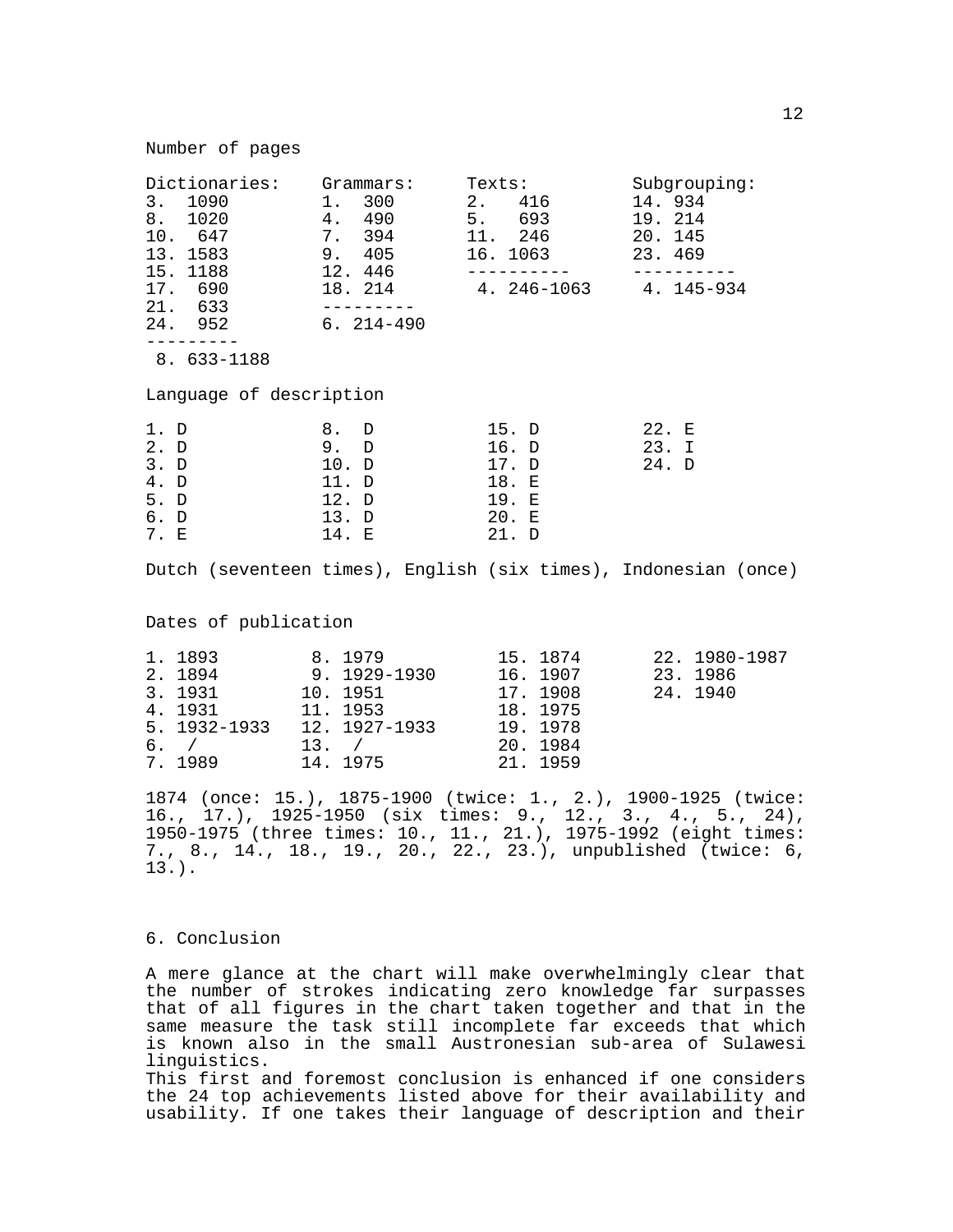date of publication into consideration, it appears that 17 of the 24 3's are written in Dutch and are published from 1874 to 1979, one is in Indonesian and is published in 1984, and six are in English and published from 1975 to 1989. More than two third of them is written in a language accessible only to those having sufficient knowledge of Dutch, and most of these, because of their old date of publication, are not available outside of a few libraries. Moreover, two of the 17 Dutch ones, both of them dictionaries, have remained unpublished from the time they were compiled, and one unpublished dictionary is included although it is most probably lost.

This does not mean that a large translation project must be advocated in order to make these works more widely available. Not only would such a project absorb large parts of the available funds and professional labour, but linguists working on the languages concerned will in any case have a sufficient knowledge of Dutch to be able to use the older works and to apply the relevant data to be found in them for their own work. What is involved in this situation is that new works not replacing but succeeding the older works remain to be compiled, in order to present an up-to-date picture of the actual language situation as well as to acquire a detailed diachronic perspective for the language concerned. After a certain period of time, the LDPC, which now only shows the progress made in the past up till the present time, may show the progress achieved in comparison with the previously published LDPC.

It is hardly necessary to further point out that a LDPC as presented above can and should also be used for future linguistic research in the region concerned, either carried out by individual researchers or by institutions such as scientific government agencies or religious organizations such as the Summer Institute of Linguistics (S.I.L). Both a general overview of what has been achieved in the whole region and a detailed picture per language is necessary for progress planning for any -not only strictly linguistic- purpose.

It is not unfashionable any more to state that language universals cannot be sufficiently studied when the object is limited to well-known world languages such as English alone. In principle, 'all languages spoken' should be involved. The same applies to such diverse disciplines as the reconstruction of proto language(s) and folk studies. But it is also needed to have available a complete collection of data in all fields of description in order to carry out research in related fields, such as areal features, cultural spread, anthropological relations, and field biology, not to mention the correct application of government policies such as modernization.

dialect/language and communalect, idiolect nieuwe titels. checken via Adriani\*, Barr/Barr\*, Kaseng\* 2x, Wumbu, Grimes/ Grimes\*; Ethnologue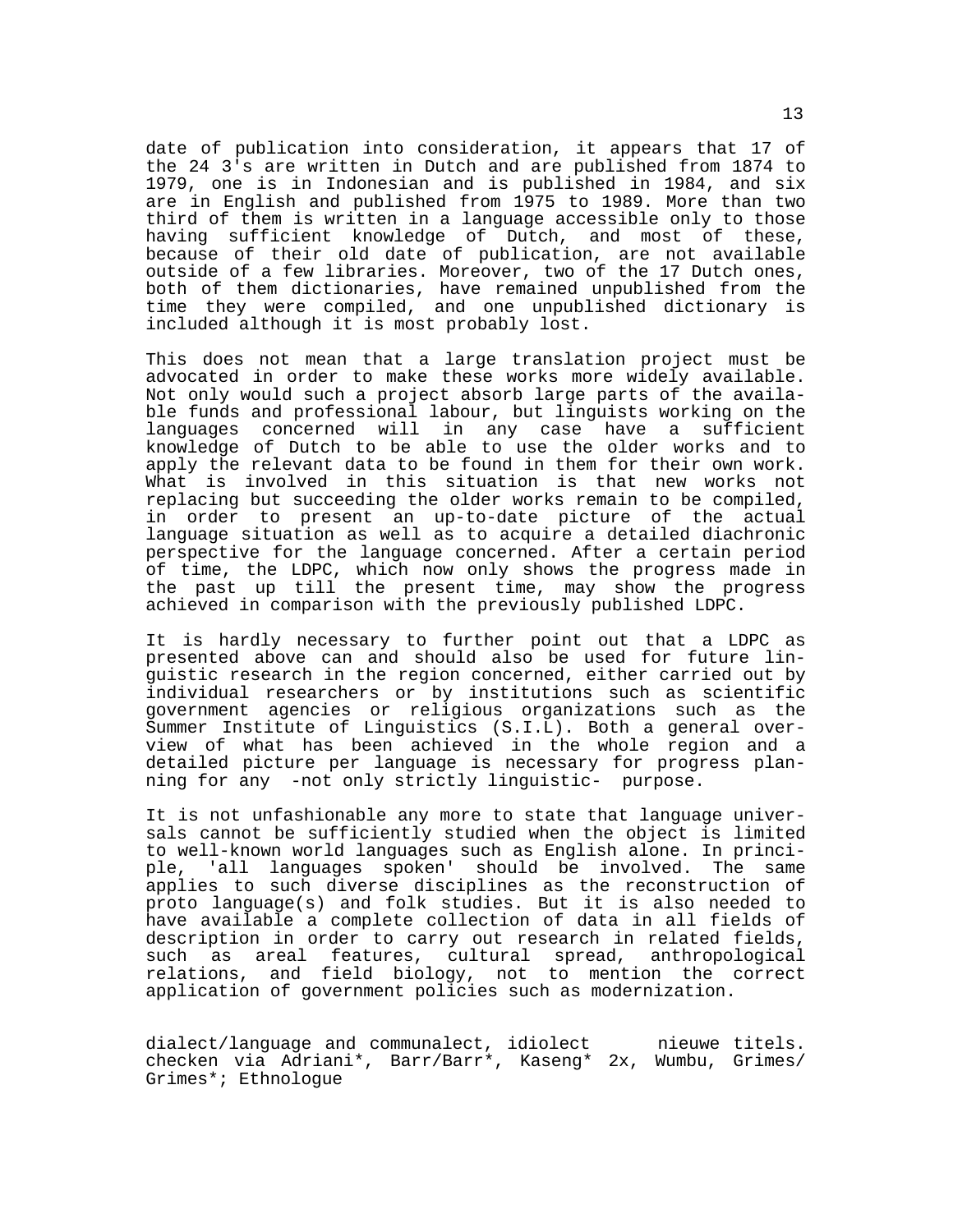7. References

- Barr, D. F., and S.G. Barr, 1979, Languages of Central Sulawesi: Checklists, Preliminary Classification, Language Maps, Wordlists. Ujung Pandang: SIL, Hasanud din University.
- Berg, R. van den, 1991, 'Passive Constructions and Conjugated Verbs in Some Sulawesi Languages', [Paper read at Conference of Descriptive Austronesian and Papuan Linguistics, Leiden.]
- Busenitz, Robert L., Marilyn Busenitz, 1991, 'Balantak Phono logy and Morphophonemics, NUSA 33:29-47
- Campbell, Philip J., 1989, Some Aspects of Pitu Ulunna Salu Grammar: a Typologial Approach. [Unpublished MA the sis, University of Texas at Arlington]
- Campbell, Philip J., 1991, 'Phonology of Pitu Ulunna Salu', Workpapers in Indonesian Languages and Cultures 12:1- 52<br>Friberg, T
- Timothy, Barbara Friberg, 1991, 'Notes on Konjo Phonology', NUSA 33:71-115
- Grimes, Barbara F., 1992, <u>Ethnologue, Languages of the World</u>,
- Dallas: Summer Institute of Linguistics. 12th edition. Grimes, Charles E., and Barbara D. Grimes, 1987, Languages of South Sulawesi. Pacific Linguistics D-78.
- Grimes, Charles E., 1992, Review of Noorduyn 1991a, Journal of Southeast Asian Studies 23:459-461.
- Hanna, Roger, Leanne Hanna, 1991, 'Phonology of Napu', Workpa pers in Indonesian Languages and Cultures 12:150-178
- Himmelmann, N.P. 1990, Sourcebook on Tomini-Tolitoli Languages. Skeleton-version. Köln: Universität Köln. [Unpublished draft.]
- Himmelmann, N.P., 1991, 'Tomini-Tolitoli Sound Structures', NUSA 33:49-70
- Karhunen, Marjo, 1991, 'Phonology of Padoe', Workpapers in Indonesian Languages and Cultures 12: 179-196
- Matti, David F., 1991, 'Phonology of Mamasa', Workpapers in Indonesian Languages and Cultures 12:53-97
- McKenzie, 'Phonology of Aralle-Tabulahan', Workpapers in Indonesian Languages and Cultures 12:98-149
- Noorduyn, J., 1991a, A Survey of Studies on the Languages of Sulawesi. Leiden: KITLV Press.
- Noorduyn, J., 1991b, 'The Languages of Sulawesi', Pacific Linguistics A-81:137-150.
- Voegelin, C.F., F.M.Voegelin, 1964, 'Languages of the World: Indo-Pacific', Anthropological Linguistics 6.4:1-106 of 6.7: 1-130

exhaustive (meestal) vervangen door comprehensive Grimes 1992 ingevoegd, cijfers waar nodig verhoogd (nog optellen!) Campbell, Hanna, Karhunen, Matti, McKenzie (Workpapers 12, 1991) ingevoegd Campbell MA thesis 1989 ingevoegd Voegelin onvolledig toegevoegd Busenitz, Friberg, Himmelmann (NUSA 33) toegevoegd paragraafnummers opgeschoven